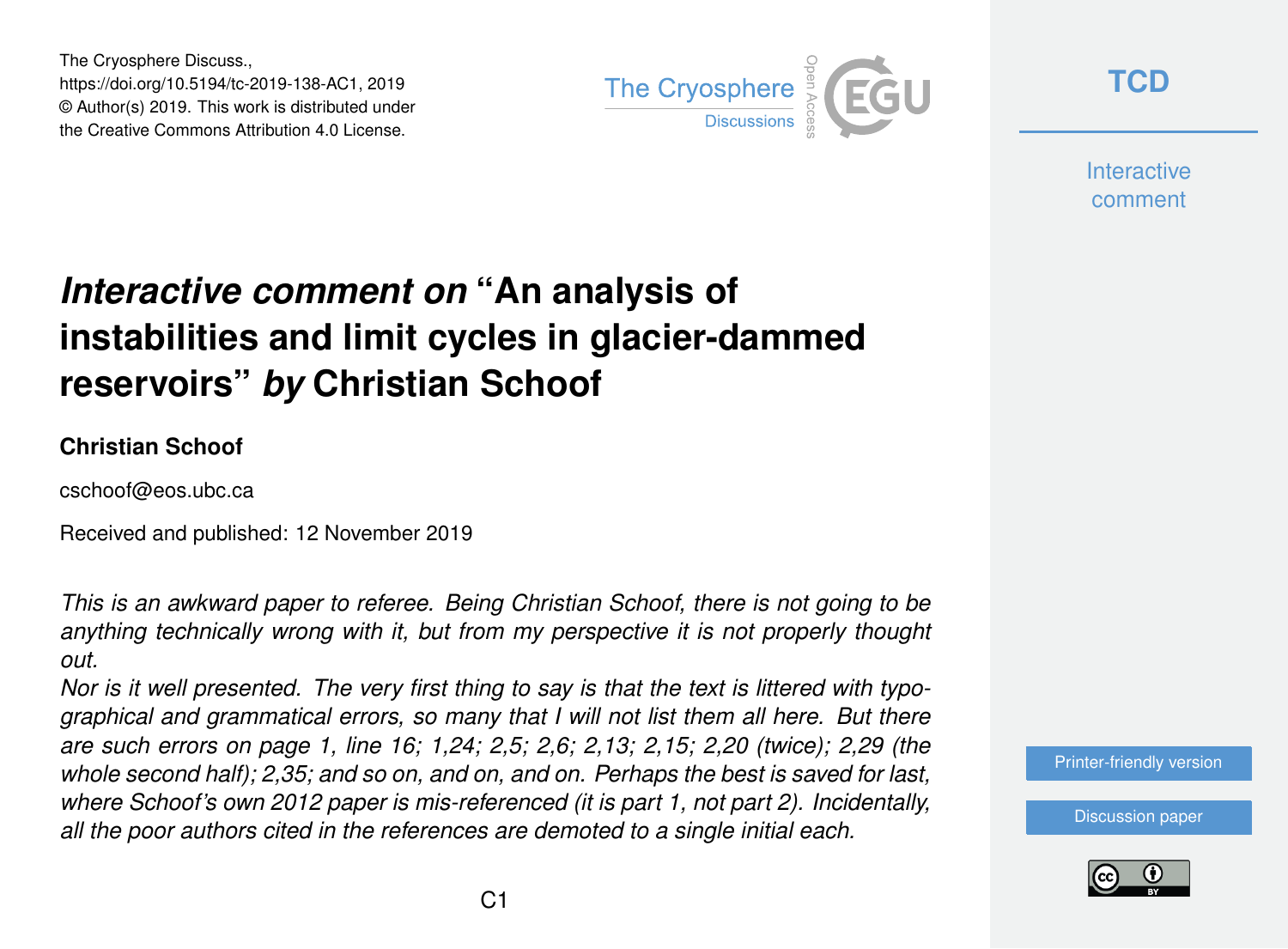I'm not sure my mere name warrants such confidence in the results, but I'll take this to mean I actually haven't made any mistakes. The apparent awkwardness is as difficult to answer at this point as it may have been for the referee to review the paper in the first place. In view of this, I will respond to the specific comments later. As far as the presentation is concerned— or rather, the number of typos and other superficial but annoying errors — I'm happy to concede the paper may have been submitted in too much of a hurry. My apologies for that. With regard to the author initials, I'll simply point out that I am using the Copernicus bibliography style file. As such the complaint is probably best addressed to the publisher.

*The paper concerns a model (which is analysed in both a 'lumped' form and a spatially dependent one) for subglacial floods, or joÌLkulhlaups. The paper is motivated heavily ´ by previous work of Fowler and Ng, and seeks to modify this earlier work, by allowing for the case where there is no 'seal' of the subglacial (or ice-dammed) lake, which can then continually leak between floods, as is the case for Summit Lake, according to Fisher in 1973. Note: Fisher, not Fischer.*

Fair point. I must have allowed my teutonic roots to influence my spelling.

*The improvement consists of showing that with an extra term in the closure equa- tion of the classical Nye-RoÌLthlisberger theory, the model will describe limit cycles even ´ in the absence of a seal. This seems to me the principal achievement of this paper. The extra term invoked is an ingenious addition due to Schoof in 2010 which allows the description of both cavity drainage and channel drainage within the confines of a single model. It is worth offering some comments on this addition.*

Indeed. I'd hope that beyond the qualitative statement that limit cycles are possible by adding a mechanism by which the drainage system remains 'open' in the refilling phase, an analysis of how flood magnitude and timing depends on forcing and geometry a valuable, too.

*In its original form, the extra term appears as the first term on the right hand side of the*

**[TCD](https://www.the-cryosphere-discuss.net/)**

**Interactive** comment

[Printer-friendly version](https://www.the-cryosphere-discuss.net/tc-2019-138/tc-2019-138-AC1-print.pdf)

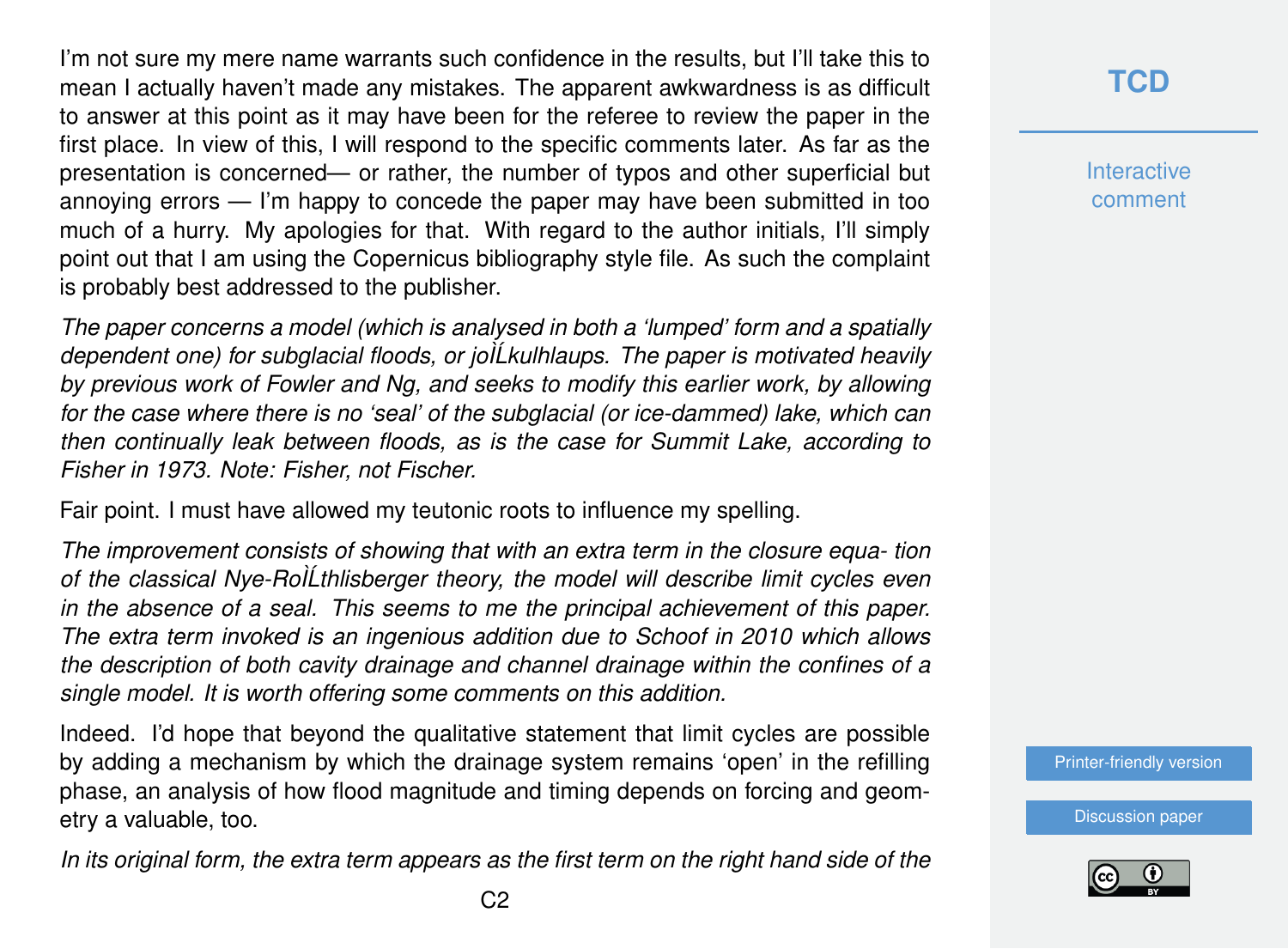*closure equation*

$$
\dot{S} = u_b h_r + c_1 \Psi Q - c_2 N^n \left(\frac{Q}{c_3 \sqrt{\Psi}}\right)^{0.8}
$$

.

*and it describes the opening of cavities by ice flow (velocity*  $u<sub>b</sub>$ ) over bedrock bumps *(height* hr*). The steady state of this equation provides for both channels (*N *increases with* Q*) and linked cavities (*N *decreases as* Q *increases). There are several comments to make.*

*(i) We might suppose in reality that ub will itself depend on N as well as basal shear stress*  $τ<sub>b</sub>$ *; might this not then ruin the conclusion? The answer is no, at least for sliding laws of power law type.*

This is true; I have deliberately skirted this issue as the kind of glacier junctions at which dams are likely to occur often have awkward geometries — this is certainly true for Summit Lake, or the field site at the Kaskawulsh Glacier that has motivated my own interest in this subject (and before you ask: I do intend to publish data from said site, but inclusion in this paper would sure;y break the bounds of what is reasonable for paper length, even if I were to shorten the analysis). Those awkward geometries matter in the sense that treating ice flow as a function of local  $N$  might be stretching credulity. As the reviewer rightly points out, making  $u<sub>b</sub>$  dependent on N doesn't ultimately break the mechanism being investigated, so long as  $u<sub>b</sub>$  remains bounded below by something greater than zero. It just makes the flood cycle even less simple to describe. I'd be happy to add a brief discussion to the supplementary material if desired, but don't think this will add much to the main paper.

*(ii) Second, Schoof's 2010 paper indicates a minimum value of N* ≈ *2.6 MPa. This seems very high, and particularly seems unable to explain the very low values of N seen in the Siple Coast ice streams, for example. One might say these are sedimentfloored, so that the concept of bed roughness is less clear to understand: does this mean one must abandon this theory in that context? The reason I enquire is that it seems to me that the understanding of sub-ice sheet floods is something this theory* **Interactive** comment

[Printer-friendly version](https://www.the-cryosphere-discuss.net/tc-2019-138/tc-2019-138-AC1-print.pdf)

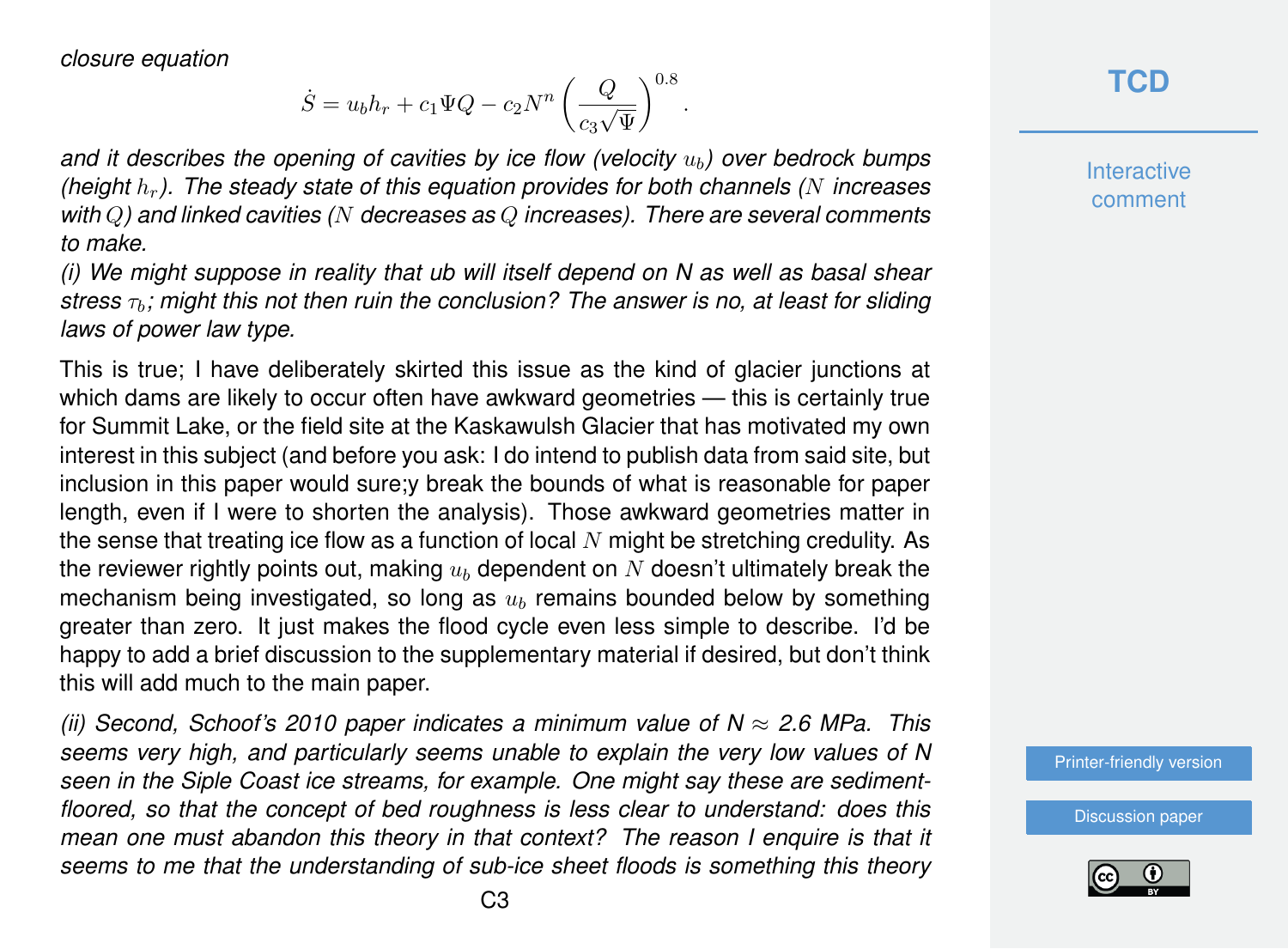#### *should aspire to.*

This, I believe, is actually a reference to the fact that classical R-channel models with Nye (1953)-type closure rates consistently overpredict effective pressures, not just in the sense that they would require effective pressures larger than overburden, but in the sense that *measured* overburden pressures are usually significantly smaller. That is not an original observation of mine. The main reference to this that I'm aware of is Hooke, R.LeB. and Laumann, T. and Kohler, J., 1990, Subglacial water pressures and the shape of subglacial conduits. *J. Glaciol.* 36(122), 67–71. The point is that flatter channel shapes allow smaller effective pressures to balance predicted dissipation rates in the flow, and therefore to reconcile observation and theory. In the context of the model being used here, this issue is discussed at length in Schoof (2014) as cited in the present manuscript.

I agree that this is an appealing direction to develop outburst flood models in, and in particular, that the question of what the lateral aspect ratio of a channel actually is deserved further attention (ideally building on the vastly underappreciated D.Phil. thesis by Felix Ng.) Probably beyond the scope of this paper, though. As far as the concept of bed roughness becoming nebulous for deformable beds is concerned, I'm inclined to agree for relatively fine-grained beds with a narrower grain size distributions — as would apply for the formerly submarine bed areas of West Antarctica, for instance. For polydisperse grain size distributions, where there are larger cobbles and boulders mixed into the till, I'd argue that there are likely to be bed protrusions that can support cavities as in the canonical hard bed picture.

*(iii) The boundary condition N = 0 is applied at the glacier snout. This is problematic because the closure equation then predicts S increases indefinitely. In the Schoof (2014) paper this is circumvented by saturating the opening term as*  $u_b h_r(1 - S/S_0)$ , *allowing for drowning of roughness at conduit size S0 ; this allows a steady state to be reached, but one in which* S > S0 *, which makes no physical sense. In fact, the issue with the boundary condition is that the outlet flow must become open to the atmosphere*

#### **[TCD](https://www.the-cryosphere-discuss.net/)**

**Interactive** comment

[Printer-friendly version](https://www.the-cryosphere-discuss.net/tc-2019-138/tc-2019-138-AC1-print.pdf)

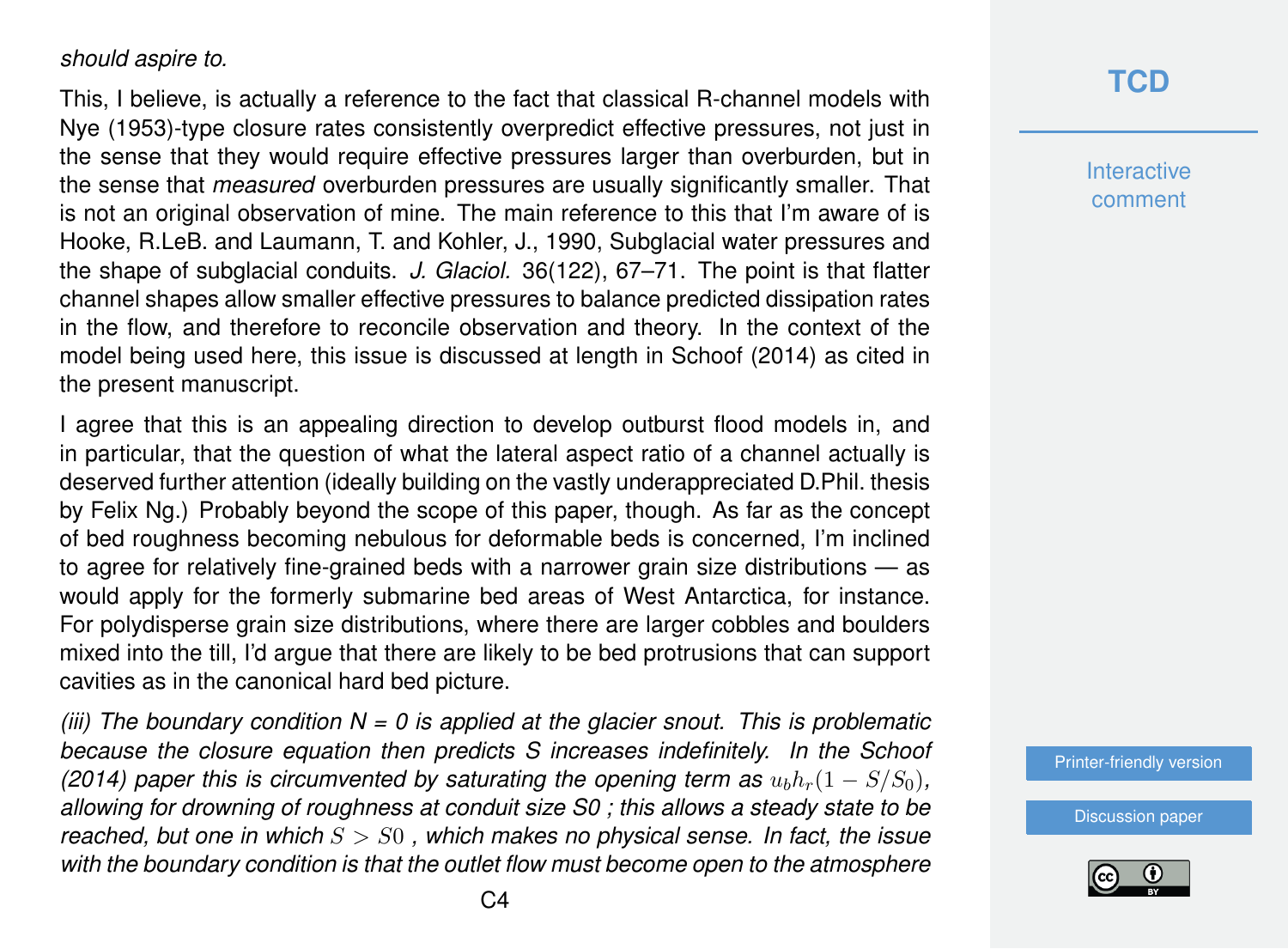*at some unknown point upstream of the snout, where I think two boundary conditions should be prescribed for* N *and*  $N_x$ , corresponding to continuity of water pressure and *water flux. This may be important in view of figures 8 and 9, for example.*

What is really at issue here I think is the way the cavity opening rate "goes away" for large  $S$  (note that this is only relevant to the spatially extended model, so I will restrict my discussion to the latter). In the model as posed, as in the earlier Hewitt et al (2012), Schoof (2010) and Schoof et al (2012, 2914) papers, this is done by writing the opening rate as  $u_b(h_r-h)/l_r$ ) for a continuum "sheet", or equivalently as  $u_bh_r(1-S/S_0)$ for an individual conduit. This does have the somewhat unintended consequence of leading to the opening rate becoming negative in an unbounded way when  $S$  exceeds the threshold  $S_0$ . A better way of dealing with the idea that bed roughness cannot indefinitely lead to a constant opening rate as conduit size grows (which is probably robust) might be to write the opening rate as  $u_b h_r f(S/S_0)$  with  $f(x) \to 1$  as  $x \to 0$  and  $f(x) \to 0$  as  $x \to \infty$ ; something like  $f(x) = (1 + \tanh(x))/2$  would do.

Having made the choice of cut-off function we have made here (where f goes to  $\infty$ linearly as  $x \to 0$  instead of vanishing), we can ask what difference this makes. In a model where cavity opening vanishes for large conduit sizes, the dominant balance near a glacier margin where  $N \to 0$  would be between the melt rate  $c_1Q\Psi$  and closure rate  $c_2SN^n$ . This would still leave the problem singular at the margin with  $S\rightarrow 0,$  but not in a pathological way (and the problem could further be regularized to maintain finite  $S$  by supposing that the glacier ends in a cliff so  $N$  is small but finite, or by supposing that the channel evolution equation is not cast in terms of  $St$  but the material derivative  $St + u_b S x$ <sup>1</sup>

For that case, we can construct a near-margin form of the solution, and further ask how different the solution to other versions of the model is. In particular, for a pure channel

#### **[TCD](https://www.the-cryosphere-discuss.net/)**

**Interactive** comment

[Printer-friendly version](https://www.the-cryosphere-discuss.net/tc-2019-138/tc-2019-138-AC1-print.pdf)



<sup>&</sup>lt;sup>1</sup>This idea is due to Ian Hewitt, who may indeed have published it somewhere. While unappealing for cavities that are tied to bed roughness, the advection term must play a role near the snout, where melting happens not only because of subglacial water flow, but also from the surface, and ice flow must compensate for that.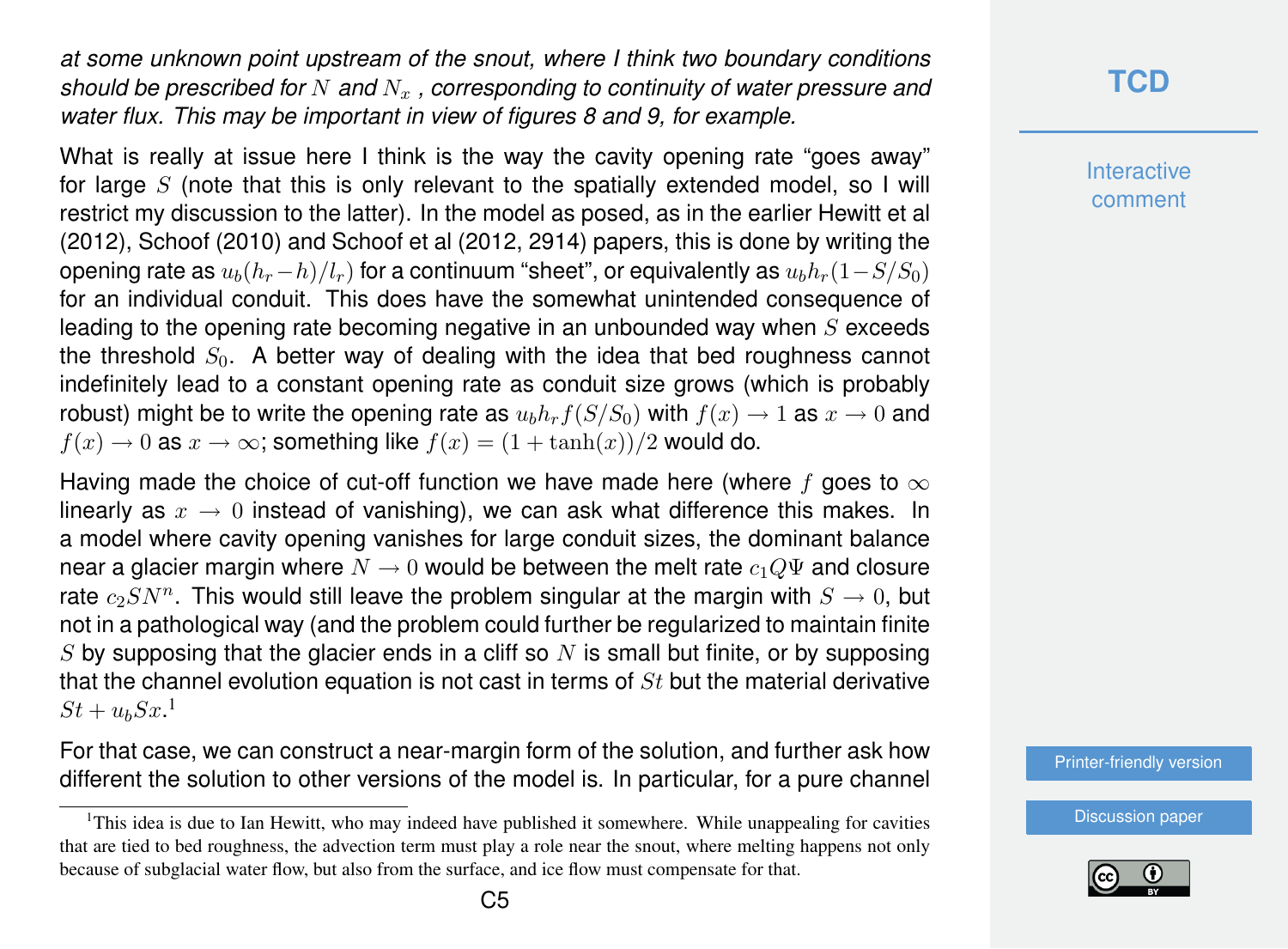model with a vanishing cavity opening rate, we get

$$
S_t = c_1 Q_{\Psi} - c_2 S |N|^{n-1} N, \qquad Q = c_2 S^{\alpha} |\Psi|^{-1/2} \Psi, \qquad \Psi = \Psi_0 + N_x
$$

and given a fixed discharge  $Q$ , a steady-state near-terminus solution can be constructed by noting that

 $\Psi = (Q/(c_3 S^{\alpha}))^{1/2}$ 

so

$$
c_1 c_3^{-2} Q^3 S^{-(2\alpha+1)} = c_2 N^n
$$

and hence

$$
N_x = -\Psi_0 + c_1^{-2\alpha/(2\alpha+1)} c_3^{-2/(2\alpha+1)} Q^{(1-4\alpha)/(2\alpha+1)} (c_2 N^n)^{2\alpha/(2\alpha+1)}
$$

which is clearly solvable form  $x < L$  with a boundary condition  $N(L) = 0$ ; the near field behaves as N  $\sim \Psi_0(L-x)$  –  $\frac{2\alpha+1}{2\alpha n+2\alpha+1}c_1^{-2\alpha/(2\alpha+1)}$  $\frac{-2\alpha}{12}$ <sup>-2α</sup>/(2α+1)</sub>  $\frac{2\alpha/(2\alpha+1)}{2}c_3^{-2/(2\alpha+1)}Q^{(1-4\alpha)/(2\alpha+1)}\Psi_0^{2\alpha n/(2\alpha+1)}$  $\int_0^{2\alpha n/(2\alpha+1)} (L$  –  $(x)^{(2\alpha n+2\alpha+1)/(2\alpha+1)}$  $S \sim c_1^{1/(2\alpha+1)}$  $c_1^{1/(2\alpha+1)}c_2^{-1/(2\alpha+1)}$  $2^{-1/(2\alpha+1)}c_3^{-2/(2\alpha+1)}Q^{3/(2\alpha+1)}\Psi_0^{-n/(2\alpha+1)}$  $\int_0^{-n/(2\alpha+1)}(L-x)^{-n(2\alpha+1)}$  Clearly, we can see that N remains well-behaved (and indeed positive, so the channel need not be partially open to the atmosphere!) while  $S$  blows up in a power-law fashion. We can go further and ask what the stability properties of the channel-only problem look like in the near field and construct a linearization. This is best done by changing the dependent variable  $S$  into something that remains bounded. An obvious choice is

$$
Y = S^{1-\alpha}
$$

The dominant balance when linearizing the problem above about the steady state  $(Y =$  $\bar{Y}+Y',\,N=\bar{N}+N',\,\Psi=\bar{\Psi}+N'_x,\,\bar{Q}=\dot{\bar{Q}}+Q',$  where barred quantities are steady state solutions and primed quantities are small perturbations) works out to be Y'<sub>t</sub>  $\sim$  **[TCD](https://www.the-cryosphere-discuss.net/)**

**Interactive** comment

[Printer-friendly version](https://www.the-cryosphere-discuss.net/tc-2019-138/tc-2019-138-AC1-print.pdf)

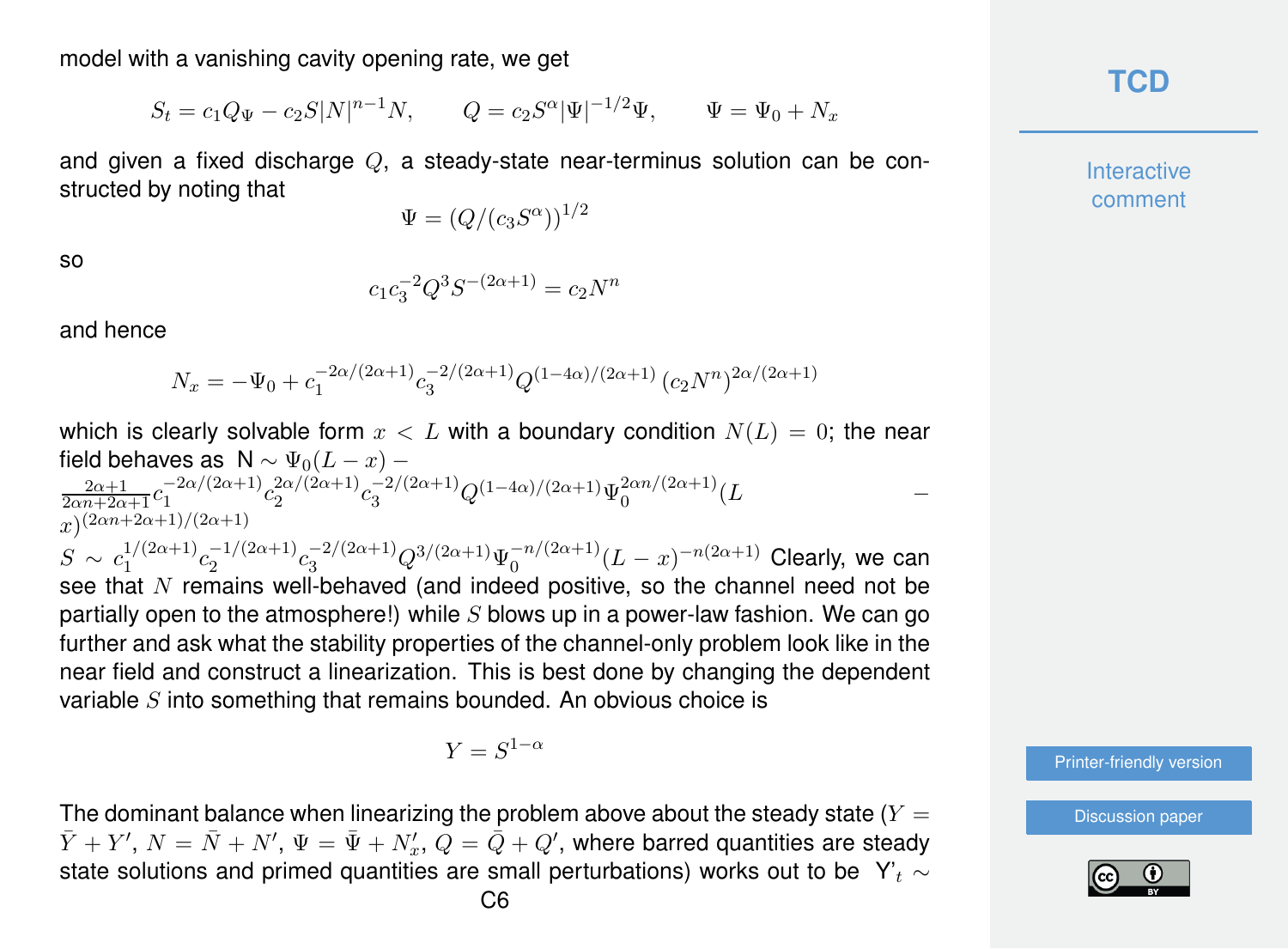$$
\begin{array}{l} \frac{3}{2} c_1 c_3 \bar{\Psi}^{1/2} N_x' \\ Q' \sim \frac{\bar{Q}}{2 \bar{\Psi}} N_x' \end{array}
$$

The germane question with using different model formulations that do not suppress the cavity opening term as above is whether they lead to the same solution away from a small region near the margin. As in, does the "regularization" of the model make any difference? In view of the question about numerical results tin figures 8 and 9, the question I will try to address is whether discrepancies between the channel-only model advocated above and the model used in the paper become more pronounced at large water throughputs in the model, which is the parameter regime that these calculations look at. For more moderate throughputs, the good agreement between lumped and spatially extended model suggests the issue of what happens near the margin (which does not feature in the lumped model) becomes less relevant.

The model used in the paper replaces the above by

$$
S_t = c_1 Q_{\Psi} + u_b h_r (1 - S/S_0) - c_2 S |N|^{n-1} N, \qquad Q = c_2 S^{\alpha} |\Psi|^{-1/2} \Psi, \qquad \Psi = \Psi_0 + N_x.
$$

In order to look at the difference from the channel-only model obtained by putting  $u_b h_r = 0$ , I will scale this by defining

$$
[S] = \left(\frac{[Q]}{c_3[\Psi]^{1/2}}\right)^{1/\alpha}, \qquad [t] = \frac{[S]}{c_1[Q][\Psi]}, \qquad [N] = \left(\frac{c_1[Q][\Psi]}{c_2[S]}\right)^{1/n}, \qquad [x] = \frac{[N]}{[[\Psi]}
$$

where  $[Q]$  and  $[\Psi] = \Psi_0$  are assumed to be given. Putting

$$
S^* = \frac{S}{[S]}, \qquad N^* = \frac{N}{[N]}, \qquad \Psi^* = \frac{\Psi}{[\Psi]}, \qquad Q = \frac{Q}{[Q]}, \qquad t^* = \frac{t}{[t]}, \qquad x^* = \frac{x}{[x]},
$$

and immediately dropping the star decorations, the model becomes

$$
S_t = Q\Psi + \delta - \nu S - S|N|^{n-1}N, \quad Q + S^{\alpha}|\Psi|^{-1/2}\Psi, \quad \Psi = 1 + N_x
$$

## **[TCD](https://www.the-cryosphere-discuss.net/)**

**Interactive** comment

[Printer-friendly version](https://www.the-cryosphere-discuss.net/tc-2019-138/tc-2019-138-AC1-print.pdf)

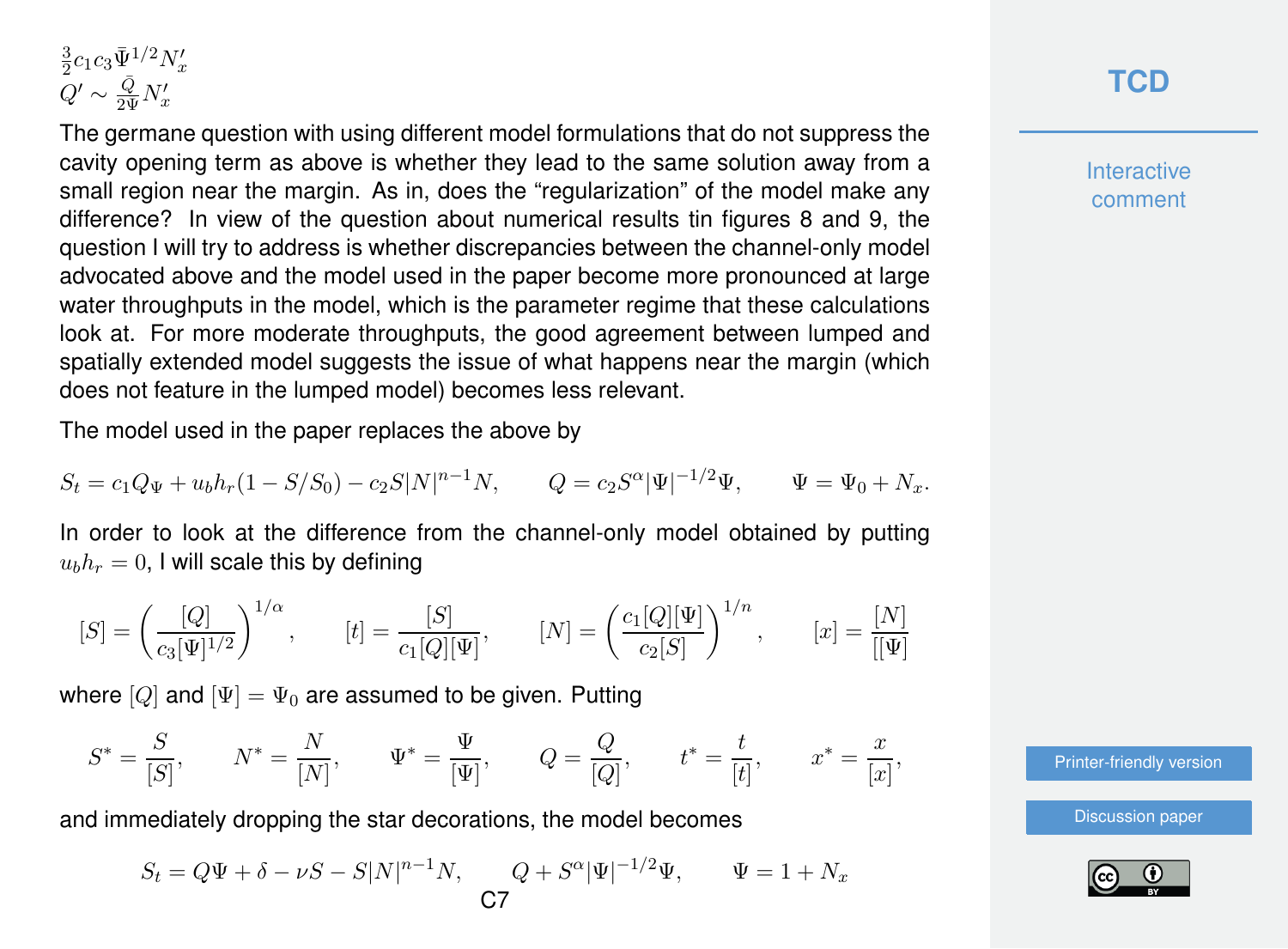where

$$
\delta = \frac{u_b h_r}{c_1[Q][\Psi]}, \qquad \nu = \delta [Q]^{1/\alpha} c_3^{-1/\alpha} [\Psi]^{-1/(2\alpha)} S_0^{-1}.
$$

We can repeat the exercise of finding steady states. Assuming without loss of generality that the scaled flux  $Q=1,$  we find  $\Psi=S^{-2\alpha}$  and

$$
S^{-(2\alpha+1)} + \delta/S - (nu + N^n).
$$

Hence S = (nu + $N^n - \delta/S$ )<sup>-1/(2 $\alpha$ +1)</sup>,  $N_x = -1 + (\nu + N^n - \delta/S)^{-1/(2\alpha+1)}$  which the channel only model replaces by S = (nu  $+N^{n})^{-1/(2\alpha+1)},$  $N_x = -1 + (\nu + N^n)^{-1/(2\alpha+1)}$  We want to know whether for larger  $|L-x|,$  the full and channel-only models will agree. This will be the case provided  $N$  agrees between the two models, and the latter will be the case if the correction  $\delta/S$  remains small compared with  $nu+N^n$  as well as having  $\nu\ll 1.$  This will be the case so long as  $S\sim \nu^{-1/(2\alpha+1)}$ near  $x=L$  is large enough, in other words, if  $1\gg \nu \gg \delta/nu^{-1/(2\alpha+1)}$  or  $\nu \ll \delta^{2\alpha/(2\alpha+1)}.$ The definitions of  $\delta$  and  $\nu$  above show that  $\nu/\delta^{-2\alpha/(2\alpha+1)}$  increases with [Q], all other parameters being constant, so we would in fact expect closer agreement between full and channel-only models for large [Q].

We can go further and look at the linearization of the problem, again in terms of the variable  $Y$  used above (or rather, its obvious dimensionless counterpart); the dominant balances when adding the cavity opening term become  $\;{\sf Y}'_t\sim\frac32\bar\Psi^{1/2}N'_x+\delta\bar Y^{1/(\alpha-1)}Y'$  $Q' \sim \frac{1}{2\Psi} N'_x$  By similar construction to the above, if the steady state converges to that for the channel-only model as  $|L - x|$  becomes large, so will the linearized solution for small  $\delta$ ; in other words, the additional term due to cavity opening will remain a small correction. This suggests that the stability resutls in the main paper remain robust for large water throughput rates.

*Now we come to the main issue with this paper, which lies in its style. The paper does not know whether it is for glaciologists or applied mathematicians. The message*

**[TCD](https://www.the-cryosphere-discuss.net/)**

**Interactive** comment

[Printer-friendly version](https://www.the-cryosphere-discuss.net/tc-2019-138/tc-2019-138-AC1-print.pdf)

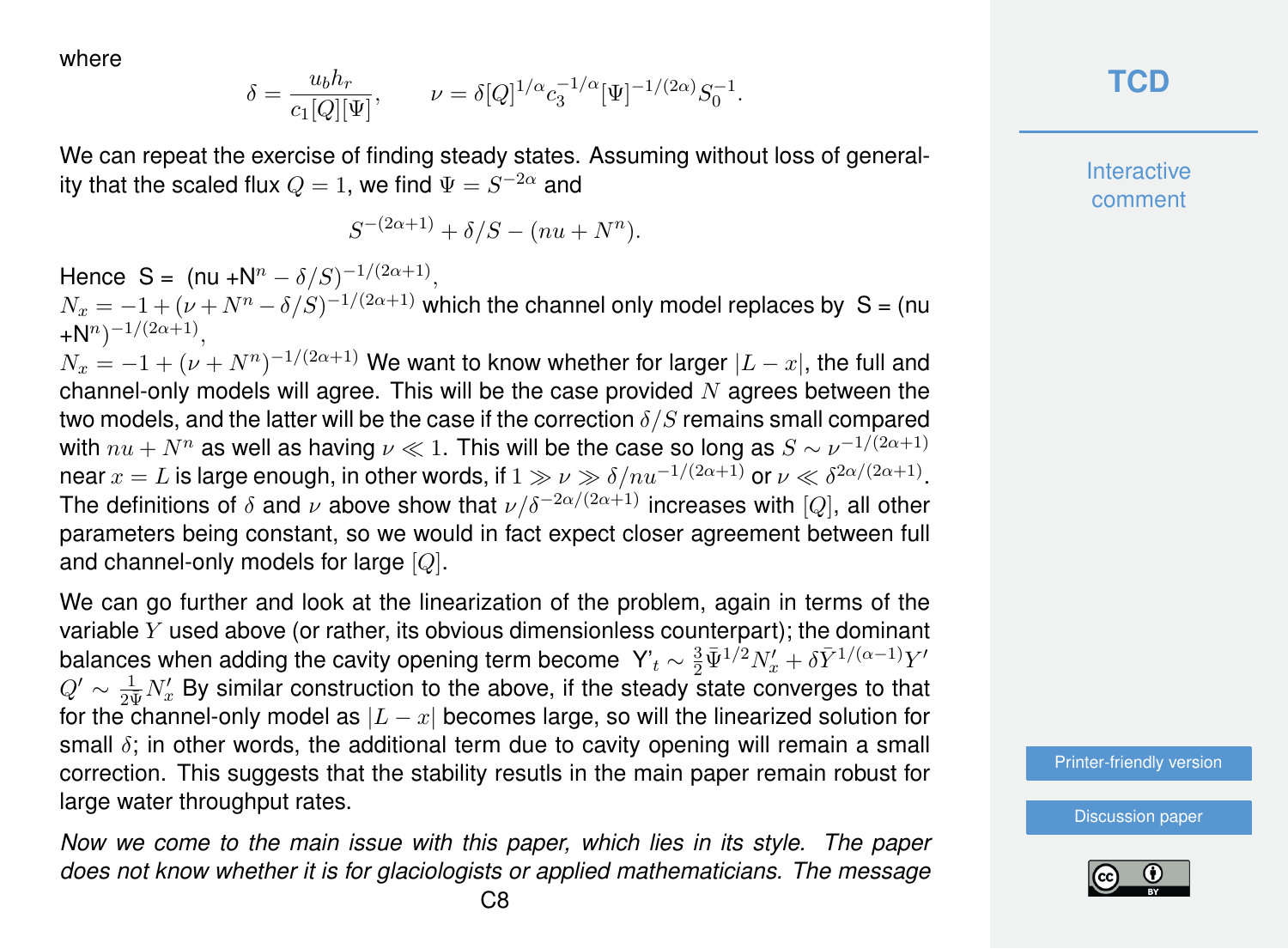*is in fact fairly simple: here is a modification of Nye which allows limit cycles, even in a lumped version, and allows leakage between floods. But the material is drawn out by over-elaborate interpretations and explanations, and veers off into dynamical systems language which is neither helpful or informative. Starting on page 6, there is a rather long-winded stability analysis, which descends by page 8 to undergraduate mathematics. The only explanation can be that this is meant for glaciologists; but my view is that if they want to learn this material they should do so in textbooks, not in a research paper. And in fact, all you need is figure 4.*

*It goes on: we get undergraduate discussion of Hopf bifurcation, which by page 14 has slowed to the point of somnolence. And on. The section on asymptotic solutions on page 17 is mostly out of place here. What I actually think should happen is that the paper should be rewritten in two versions: a longer mathematical one which goes to a more mathematical journal (but then suitably prunes the more elementary stuff)and a shorter glaciological version which punches out the results: which are the model and some of the figures really.*

Style may be where the referee and I won't agree. I am happy to shorten some of the material in the paper where appropriate, such as the linear stability analysis. The existing text undoubtedly can be optimized in that sense, but I don't think that's the issue. I understand the rationale for splitting work between "mathematical" papers and "glaciology" papers. This has been practised by a number of researchers in the past (Hutter, Morland, Fowler etc.) and even I have been known to try. However, in my own experience, what happens is that these mathematical papers, to the extent that they are taken up by anyone, get cited by glacioloists, not by applied mathematicians or fluid dynamicists outside of glaciology. The only exception are perhaps those dealing with numerical analysis of glaciological partial differential equations. A brief trawl through an indexing website like Web of Science should confirm that impression.

In short, there seems little point in these separate mathematical papers for an imaginary specialist audience. At the same time, I do not believe in simply saying "here **[TCD](https://www.the-cryosphere-discuss.net/)**

**Interactive** comment

[Printer-friendly version](https://www.the-cryosphere-discuss.net/tc-2019-138/tc-2019-138-AC1-print.pdf)